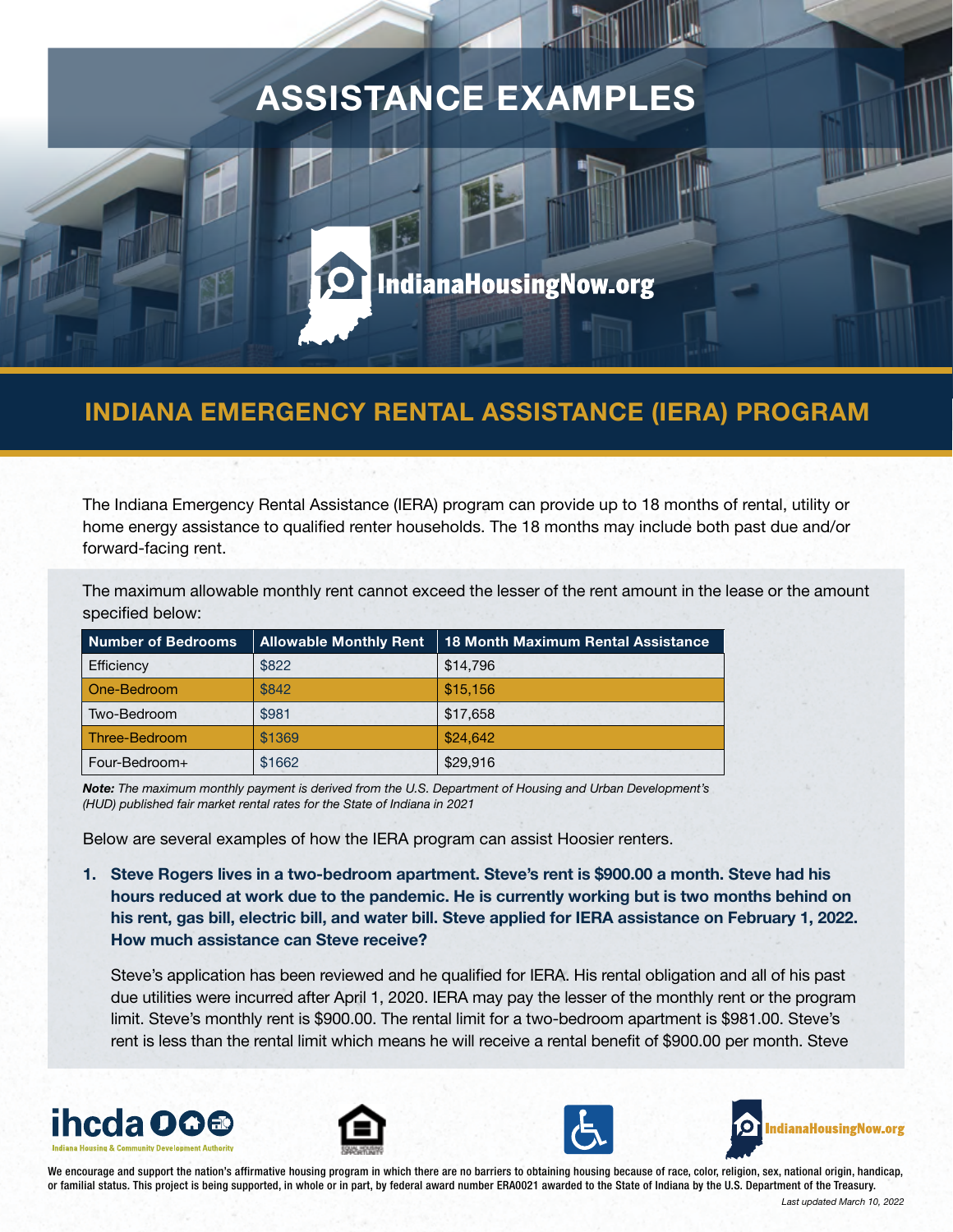## ASSISTANCE EXAMPLES

#### INDIANA EMERGENCY RENTAL ASSISTANCE (IERA) PROGRAM

will receive a payment for two months of past due rent for \$1800 (\$900  $\times$  2) and three months of forwardfacing rent \$2700.00 (\$900 x 3). This means Steve will receive five (5) months of rental assistance with his initial payment. IERA could also pay late fees associated with the two months of delinquent rent.

Steve also requested assistance with his gas, electric, and water bills. Steve will receive the monthly allocation for all three service types for a two-bedroom unit: gas \$43, electric \$65, and water \$46. Steve will receive the full allocation for each utility multiplied by the number of months of rental assistance. This means the total gas payment will be  $$215.00$  (43 x 5). The total electric payment will be  $$325$  (65 x 5). The total water payment will be \$230 (46 x 5). Any deposit, disconnect, or reconnect fees associated with Steve's past due utilities would be his responsibility.

Steve has utilized 5 of his 18 months of assistance. Steve has 13 months of assistance remaining. Steve will be prompted to recertify, via email, to receive additional three months of rental assistance. If Steve needs additional assistance at that time, he should read the email completely and then login to his existing application and complete the recertification form.

2. Lisa Simpson pays \$1100 for a three-bedroom apartment. She had her hours reduced due to COVID-19 and is still working reduced hours. Her rent and electric are six months past due. Lisa's electric service provides both power and heat for her apartment. Lisa applied for assistance on October 2, 2021. Lisa qualified for rental and utility assistance. How much assistance is she eligible to receive?

IERA can pay up to \$1,369 a month for a three-bedroom apartment. IERA will pay the lesser of the month;y rent or the IERA program's rental allowance. Lisa's monthly rent of \$1,100 is less than that allowed by the program. Lisa's landlord will receive a payment of \$6,600 (\$1,100 x 6) for the six months of past due rent in addition to any reasonable late fees that may be owed. Lisa also qualified for three months of forward-facing rent. The program will pay her landlord an additional \$3,300 (\$1,100 x 3) in rent for the three months of forward-facing rental assistance. Lisa has received 9 months of rental assistance in total.

Lisa has requested assistance with her electric bill. The electric utility allowance for a three-bedroom apartment is \$123 per month for heat and \$73 per month for general electric service. The total monthly benefit is \$196 for electric service. Lisa's electric provider will receive a total benefit of \$1,764 (196 x 9).

Lisa has utilized 9 of her 18 months of assistance. If Lisa needs additional assistance, she could recertify to receive an additional 3 months of assistance. Lisa must continue to meet all program criteria to receive an additional 3 months of assistance. If Lisa receives an additional 3 months of assistance, she will have received 12 total months of assistance and would have 6 months remaining.









We encourage and support the nation's affirmative housing program in which there are no barriers to obtaining housing because of race, color, religion, sex, national origin, handicap, or familial status. This project is being supported, in whole or in part, by federal award number ERA0021 awarded to the State of Indiana by the U.S. Department of the Treasury.